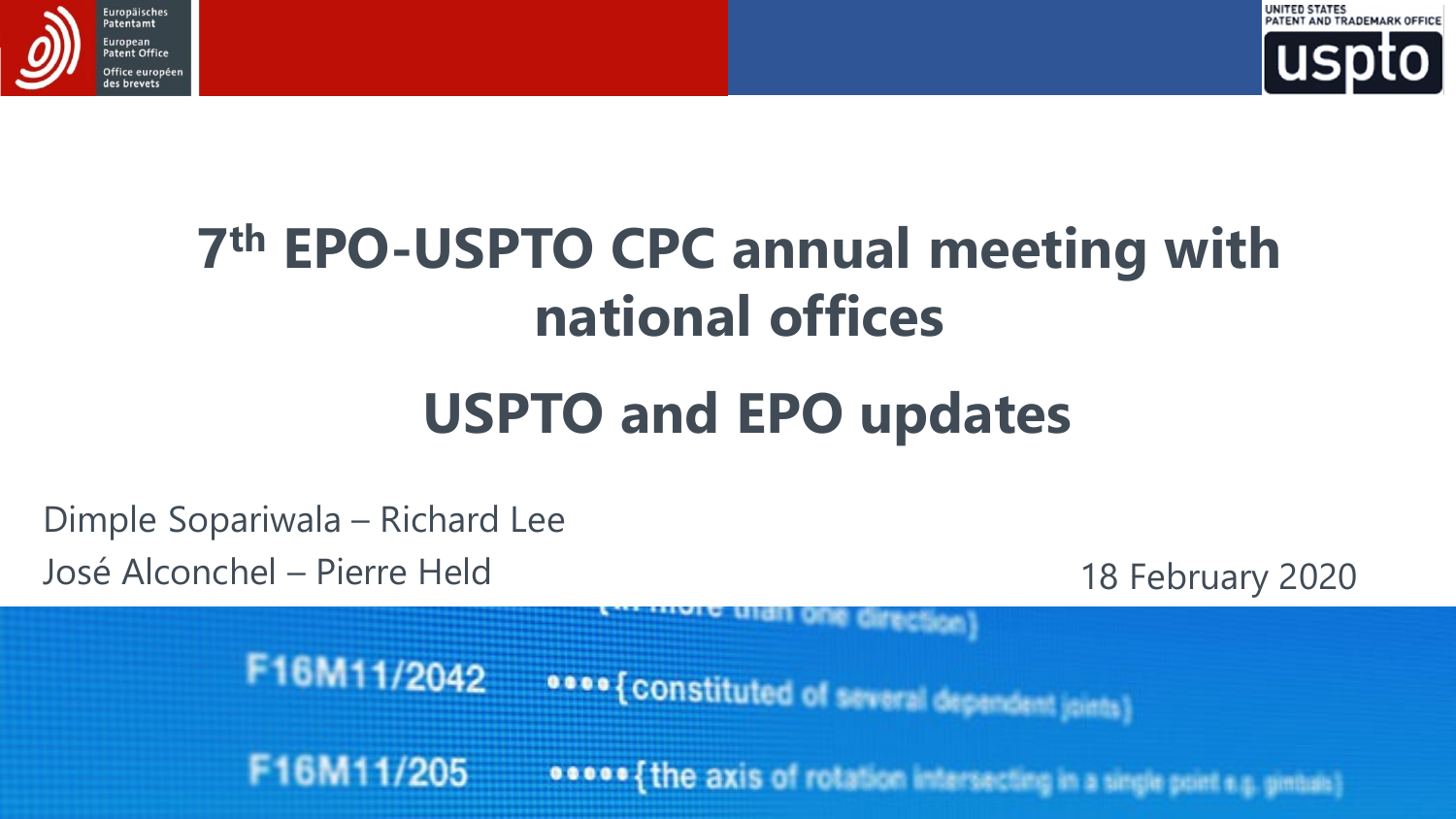**USPTO update**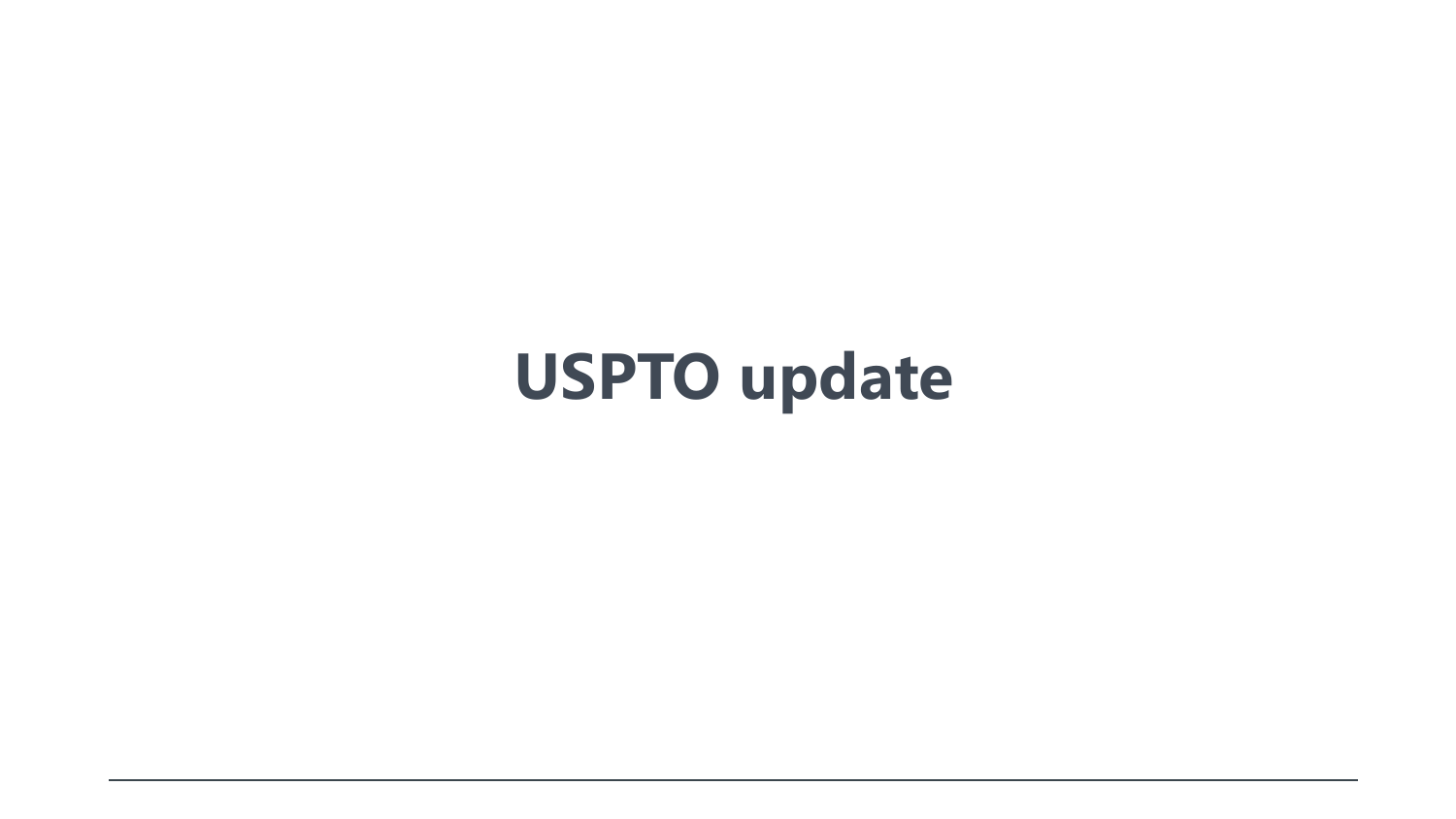## **CPC Implementation at the USPTO**

- The USPTO transitioning from USPC (United States Patent Classification) routing to **CPC routing**
	- − The CPC routing project also included a review and reallocation of time allotted to examiners for each application
	- − The routing per CPC will start in October 2020.
- Research on artificial intelligence (AI) for classification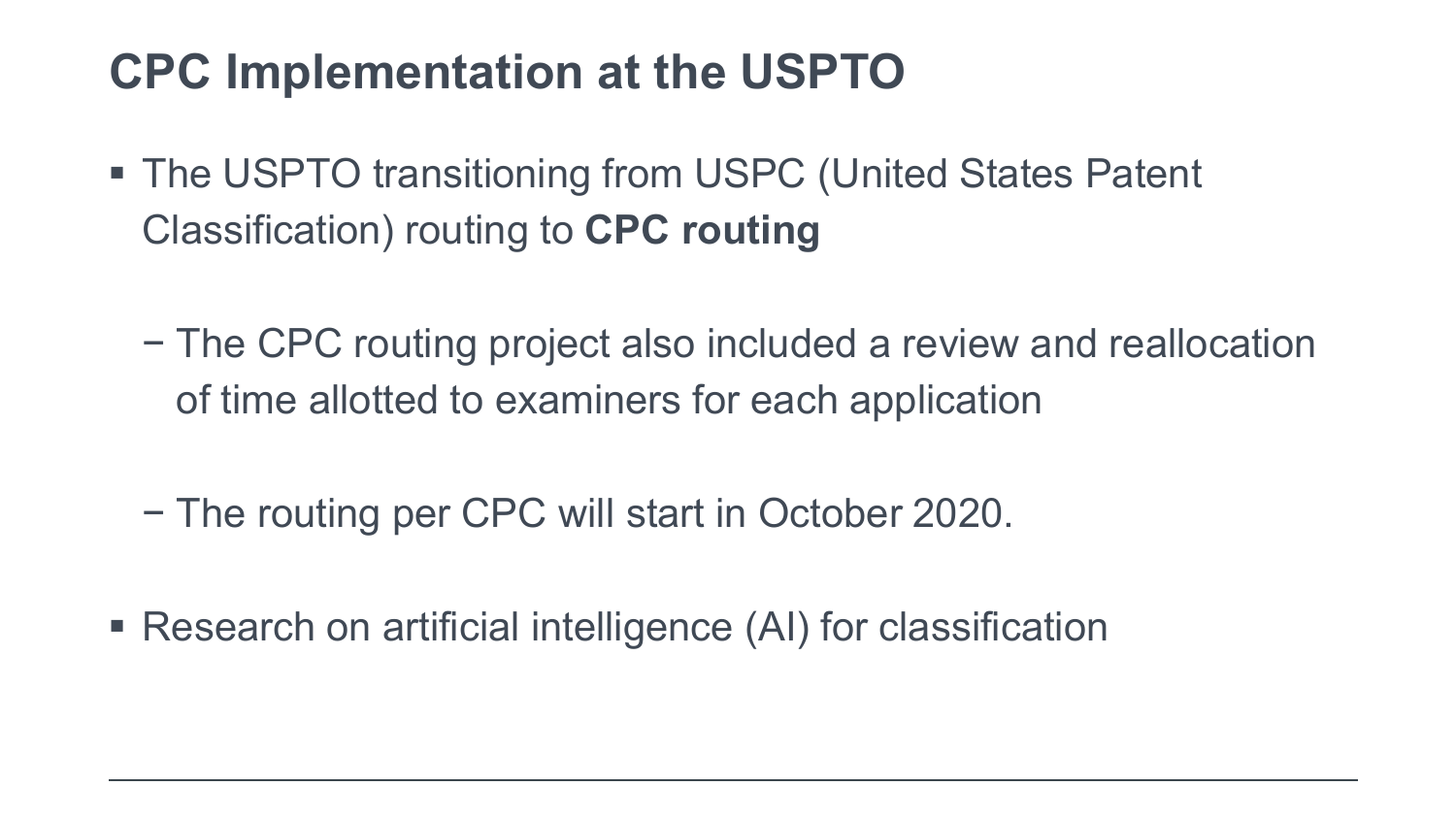## **The USPTO future plans:**

#### **Search and Classification Examiners (SCE) Program:**

• Approximately**140** SCEs to start in their role in April 2020

o It is a 2 year assignment.

o The SCEs will examine for 70% of their time.

- The SCEs will be tasked with many classification related activities including:
	- o Quality assurance of initial classification and reclassification
	- o Revision projects
	- o Technical field training
	- o Continued collaboration with EPO QNs to ensure harmonized classification practices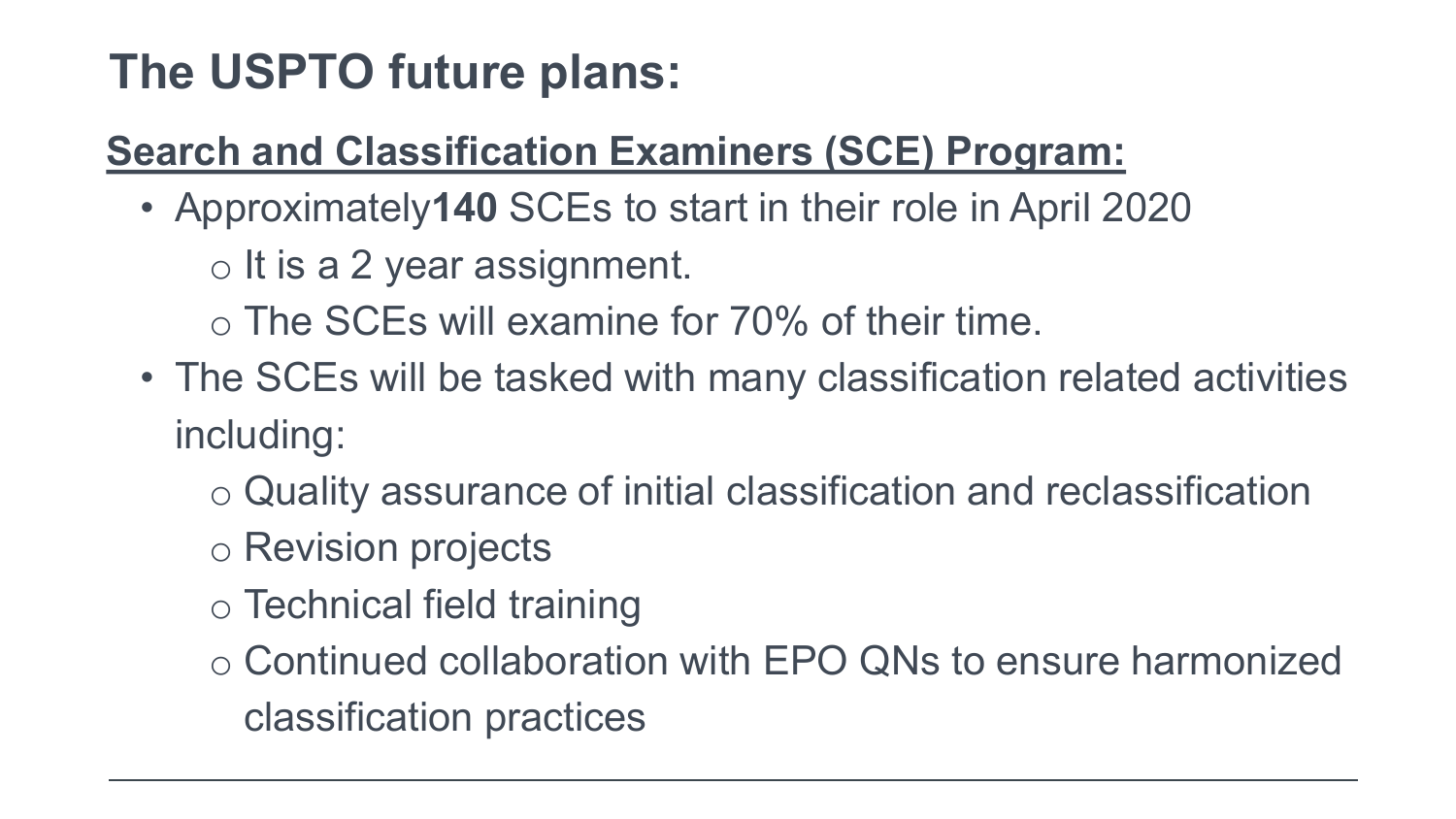## **EPO update**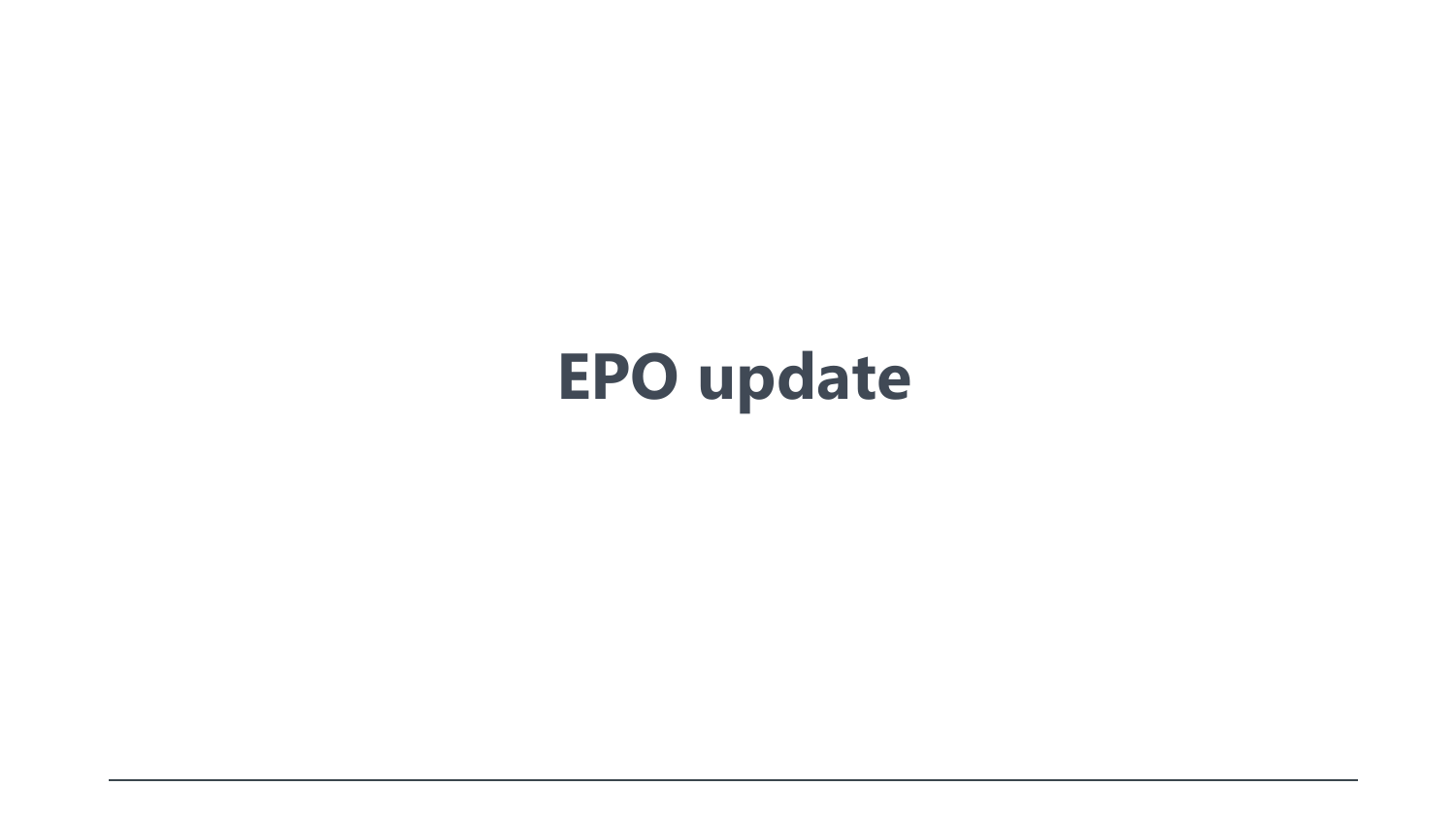### **CPC collective training event** (16-18 June 2020, The Hague)

- Theme: **Additive Manufacturing – 3D printing**
	- − **ICT**: G06F30/00 (CAD), H04N1 (scanning)
	- − **HBC:** B22F (working metallic powder), C22C (alloys)
	- − **M&M:** B41J2 (printing, e.g. inkjet printers), B29C64 (additive deposition), B29D35 (producing footwear)
	- − B33Y
- Blended approach including classification of documents
- Other technical fields?

Please contact us at [cpctraining@epo.org](mailto:cpctraining@epo.org)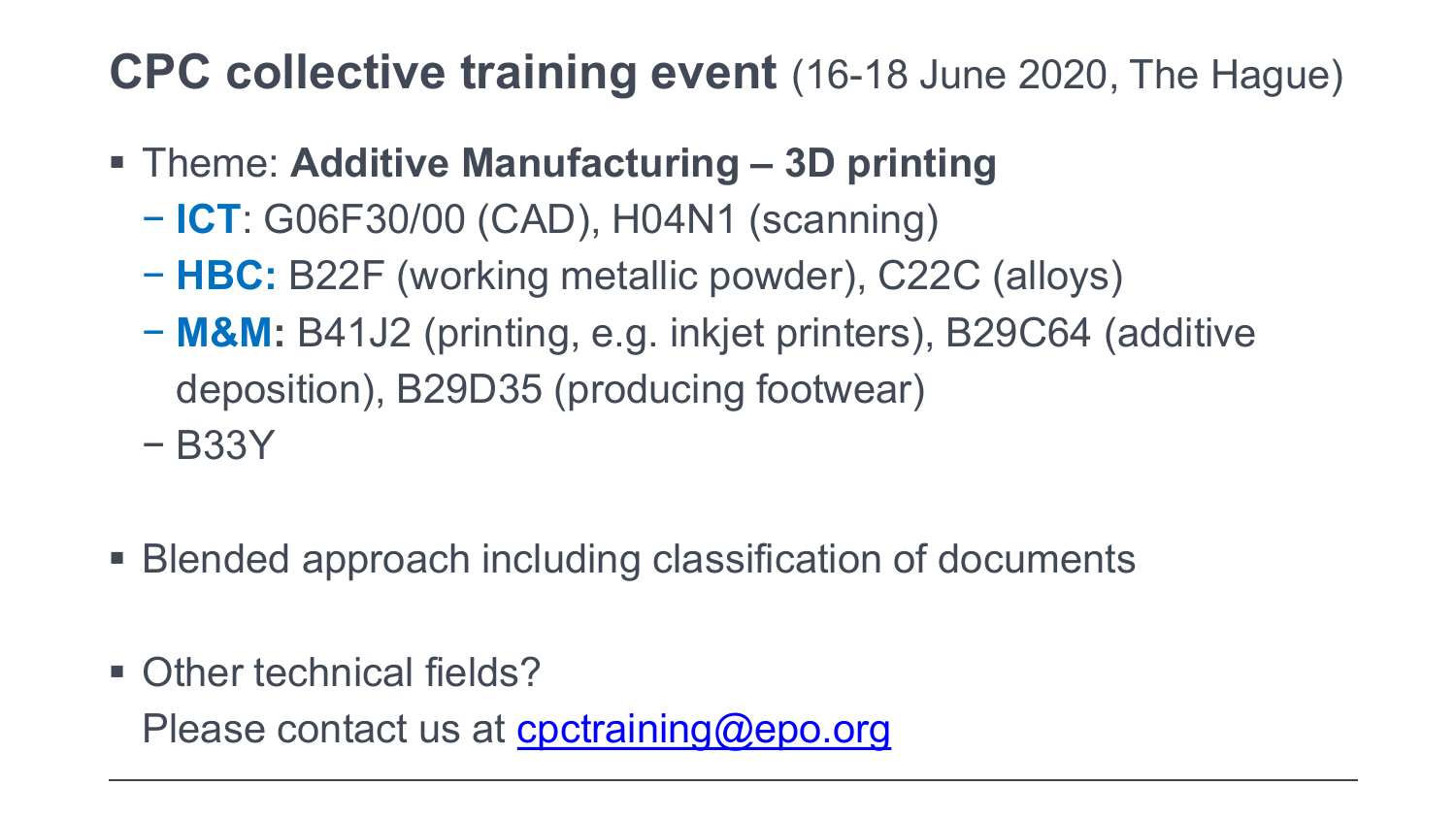### **Fields proposed in 2019 by some offices (Australia, UK, Spain, Israel)**

| fields sector ICT |                                                                                                                           | <b>Fields sector HBC</b> |                                                                                                                                                                                                                                                                                       | <b>Fields sector MM</b> |                                                                                                                                                                                                                                                                                                                  |             |                                                                                                                                                                                              |             |                                                                                                                                                                                                                           |
|-------------------|---------------------------------------------------------------------------------------------------------------------------|--------------------------|---------------------------------------------------------------------------------------------------------------------------------------------------------------------------------------------------------------------------------------------------------------------------------------|-------------------------|------------------------------------------------------------------------------------------------------------------------------------------------------------------------------------------------------------------------------------------------------------------------------------------------------------------|-------------|----------------------------------------------------------------------------------------------------------------------------------------------------------------------------------------------|-------------|---------------------------------------------------------------------------------------------------------------------------------------------------------------------------------------------------------------------------|
| 306N              | <b>COMPUTER SYSTEMS BASED</b><br>ON SPECIFIC COMPUTATIONAL (+C07K)<br><b>MODELS</b>                                       | A61K39                   | <b>Medicinal preparations containing</b><br>antigens or antibodies                                                                                                                                                                                                                    | 0/00                    | B60Y220 Type of vehicle                                                                                                                                                                                                                                                                                          | F02B        | <b>INTERNAL-COMBUSTION PISTON</b><br><b>ENGINES: COMBUSTION ENGINES IN</b><br><b>GENERAL</b>                                                                                                 | <b>F01M</b> | <b>LUBRICATING OF MACHINES OR ENGINES IN</b><br><b>GENERAL: LUBRICATING INTERNAL</b><br><b>COMBUSTION ENGINES; CRANKCASE</b><br><b>VENTILATING</b>                                                                        |
| H <sub>01L</sub>  | <b>SEMICONDUCTOR DEVICES:</b><br><b>ELECTRIC SOLID STATE</b><br><b>DEVICES NOT OTHERWISE</b><br><b>PROVIDED FOR</b>       | <b>C12M</b>              | <b>APPARATUS FOR ENZYMOLOGY OR</b><br><b>MICROBIOLOGY; {APPARATUS FOR</b><br><b>CULTURING MICROORGANISMS FOR</b><br><b>PRODUCING BIOMASS, FOR GROWING</b><br><b>CELLS OR FOR OBTAINING</b><br><b>FERMENTATION OR METABOLIC</b><br>PRODUCTS, i.e. BIOREACTORS OR<br><b>FERMENTERSY</b> | <b>B60W</b>             | <b>CONJOINT CONTROL OF VEHICLE SUB-</b><br>UNITS OF DIFFERENT TYPE OR<br><b>DIFFERENT FUNCTION: CONTROL</b><br><b>SYSTEMS SPECIALLY ADAPTED FOR</b><br><b>HYBRID VEHICLES: ROAD VEHICLE DRIVE</b><br><b>CONTROL SYSTEMS FOR PURPOSES NOT</b><br><b>RELATED TO THE CONTROL OF A</b><br><b>PARTICULAR SUB-UNIT</b> | <b>F02D</b> | <b>CONTROLLING COMBUSTION ENGINES F01N</b>                                                                                                                                                   |             | <b>GAS-FLOW SILENCERS OR EXHAUST</b><br><b>APPARATUS FOR MACHINES OR ENGINES IN</b><br><b>GENERAL: GAS-FLOW SILENCERS OR</b><br><b>EXHAUST APPARATUS FOR INTERNAL</b><br><b>COMBUSTION ENGINES</b>                        |
| <b>H04L29</b>     | Arrangements, apparatus,<br>circuits or systems                                                                           | A61K47/50                | the non-active ingredient being<br>chemically bound to the active<br>ingredient, e.g. polymer-drug<br>conjugates                                                                                                                                                                      | F15B                    | SYSTEMS ACTING BY MEANS OF FLUIDS FO2F<br>IN GENERAL: FLUID-PRESSURE<br><b>ACTUATORS, e.g. SERVOMOTORS;</b><br>DETAILS OF FLUID-PRESSURE SYSTEMS.<br><b>NOT OTHERWISE PROVIDED FOR</b>                                                                                                                           |             | <b>CYLINDERS, PISTONS OR CASINGS.</b><br><b>FOR COMBUSTION ENGINES:</b><br><b>ARRANGEMENTS OF SEALINGS IN</b><br><b>COMBUSTION ENGINES</b>                                                   | <b>F04B</b> | POSITIVE-DISPLACEMENT MACHINES FOR<br><b>LIQUIDS: PUMPS</b>                                                                                                                                                               |
| <b>H04N21</b>     | Selective content distribution,<br>e.g. interactive television or<br>video on demand [VOD]                                | A61N1                    | <b>Electrotherapy; Circuits therefor</b>                                                                                                                                                                                                                                              | F16H59-<br>63           | Control inputs to {control units of} change-F02G<br>speed-, or reversing-gearings for<br>conveying rotary motion                                                                                                                                                                                                 |             | <b>HOT GAS OR COMBUSTION-PRODUCT</b><br><b>POSITIVE-DISPLACEMENT ENGINE</b><br><b>PLANTS</b>                                                                                                 | <b>F04D</b> | <b>NON-POSITIVE-DISPLACEMENT PUMPS</b>                                                                                                                                                                                    |
| <b>H04R3</b>      | <b>Circuits for transducers</b>                                                                                           | C08F                     | <b>MACROMOLECULAR COMPOUNDS</b><br><b>OBTAINED BY REACTIONS ONLY</b><br><b>INVOLVING CARBON-TO-CARBON</b><br><b>UNSATURATED BONDS</b>                                                                                                                                                 | F01B                    | MACHINES OR ENGINES, IN GENERAL OR F02M<br>OF POSITIVE-DISPLACEMENT TYPE, e.g.<br><b>STEAM ENGINES</b>                                                                                                                                                                                                           |             | SUPPLYING COMBUSTION ENGINES IN FO3D<br><b>GENERAL WITH COMBUSTIBLE</b><br><b>MIXTURES OR CONSTITUENTS</b><br><b>THEREOF</b>                                                                 |             | <b>WIND MOTORS</b>                                                                                                                                                                                                        |
| G06T1             | General purpose image data<br>processing                                                                                  | 0802                     | <b>MACROMOLECULAR COMPOUNDS</b><br><b>OBTAINED OTHERWISE THAN BY</b><br><b>REACTIONS ONLY INVOLVING</b><br><b>UNSATURATED CARBON-TO-CARBON</b><br><b>BONDS</b>                                                                                                                        | <b>F01C</b>             | <b>ROTARY-PISTON OR OSCILLATING-</b><br><b>PISTON MACHINES OR ENGINES</b>                                                                                                                                                                                                                                        | <b>F02N</b> | <b>STARTING OF COMBUSTION ENGINES</b><br>O                                                                                                                                                   | <b>F03G</b> | <b>SPRING. WEIGHT. INERTIA OR LIKE</b><br><b>MOTORS: MECHANICAL-POWER PRODUCING</b><br><b>DEVICES OR MECHANISMS, NOT</b><br>OTHERWISE PROVIDED FOR OR USING<br><b>ENERGY SOURCES NOT OTHERWISE</b><br><b>PROVIDED FOR</b> |
| 310L15            | <b>Speech recognition</b>                                                                                                 | <b>C08L</b>              | <b>COMPOSITIONS OF</b><br><b>MACROMOLECULAR COMPOUNDS</b>                                                                                                                                                                                                                             | <b>F01D</b>             | <b>NON-POSITIVE DISPLACEMENT</b><br><b>MACHINES OR ENGINES, e.g. STEAM</b><br><b>TURBINES</b>                                                                                                                                                                                                                    | <b>F02P</b> | <b>IGNITION, OTHER THAN COMPRESSION F04C</b><br><b>IGNITION. FOR INTERNAL-</b><br><b>COMBUSTION ENGINES: TESTING OF</b><br><b>IGNITION TIMING IN COMPRESSION-</b><br><b>IGNITION ENGINES</b> |             | ROTARY-PISTON, OR OSCILLATING-PISTON.<br><b>POSITIVE-DISPLACEMENT MACHINES FOR</b><br><b>LIQUIDS</b>                                                                                                                      |
| <b>G06K</b>       | <b>RECOGNITION OF DATA:</b><br><b>PRESENTATION OF DATA:</b><br><b>RECORD CARRIERS: HANDLING</b><br><b>RECORD CARRIERS</b> | C08K                     | Use of inorganic or non-<br>macromolecular organic substances as<br>compounding ingredients                                                                                                                                                                                           | <b>F01K</b>             | <b>STEAM ENGINE PLANTS; STEAM</b><br><b>ACCUMULATORS: ENGINE PLANTS NOT</b><br><b>OTHERWISE PROVIDED FOR: ENGINES</b><br><b>USING SPECIAL WORKING FLUIDS OR</b><br><b>CYCLES</b>                                                                                                                                 | F03B        | <b>MACHINES OR ENGINES FOR LIQUIDS</b>                                                                                                                                                       | <b>FOAF</b> | PUMPING OF FLUID BY DIRECT CONTACT OF<br>ANOTHER FLUID OR BY USING INERTIA OF<br><b>FLUID TO BE PUMPED</b>                                                                                                                |
|                   | 306F19 Digital computing or data<br>processing equipment or<br>methods, specially adapted for<br>specific application     |                          |                                                                                                                                                                                                                                                                                       | <b>F01L</b>             | <b>CYCLICALLY OPERATING VALVES FOR</b><br><b>MACHINES OR ENGINES</b>                                                                                                                                                                                                                                             | <b>F03C</b> | <b>POSITIVE-DISPLACEMENT ENGINES</b><br><b>DRIVEN BY LIQUIDS</b>                                                                                                                             |             |                                                                                                                                                                                                                           |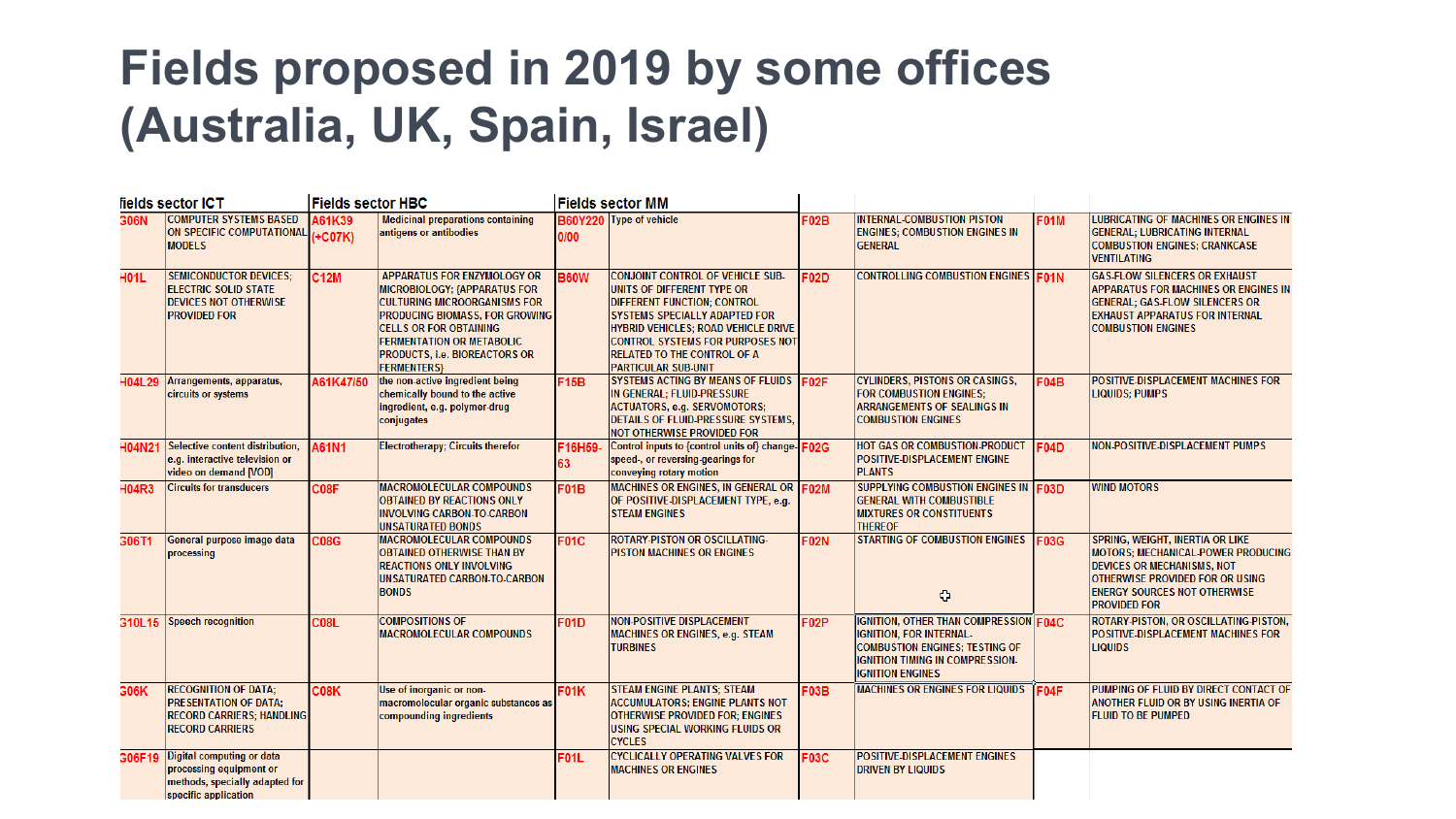

Europäisches<br>Patentamt European<br>Patent Office Office européen<br>des brevets

## **EPO's Strategic Plan 2023**

#### Master the Prior Art - Classification



José Alconchel Ungria and Pierre Held EPO, Directorate Classification & Documentation Geneva 18/02/2020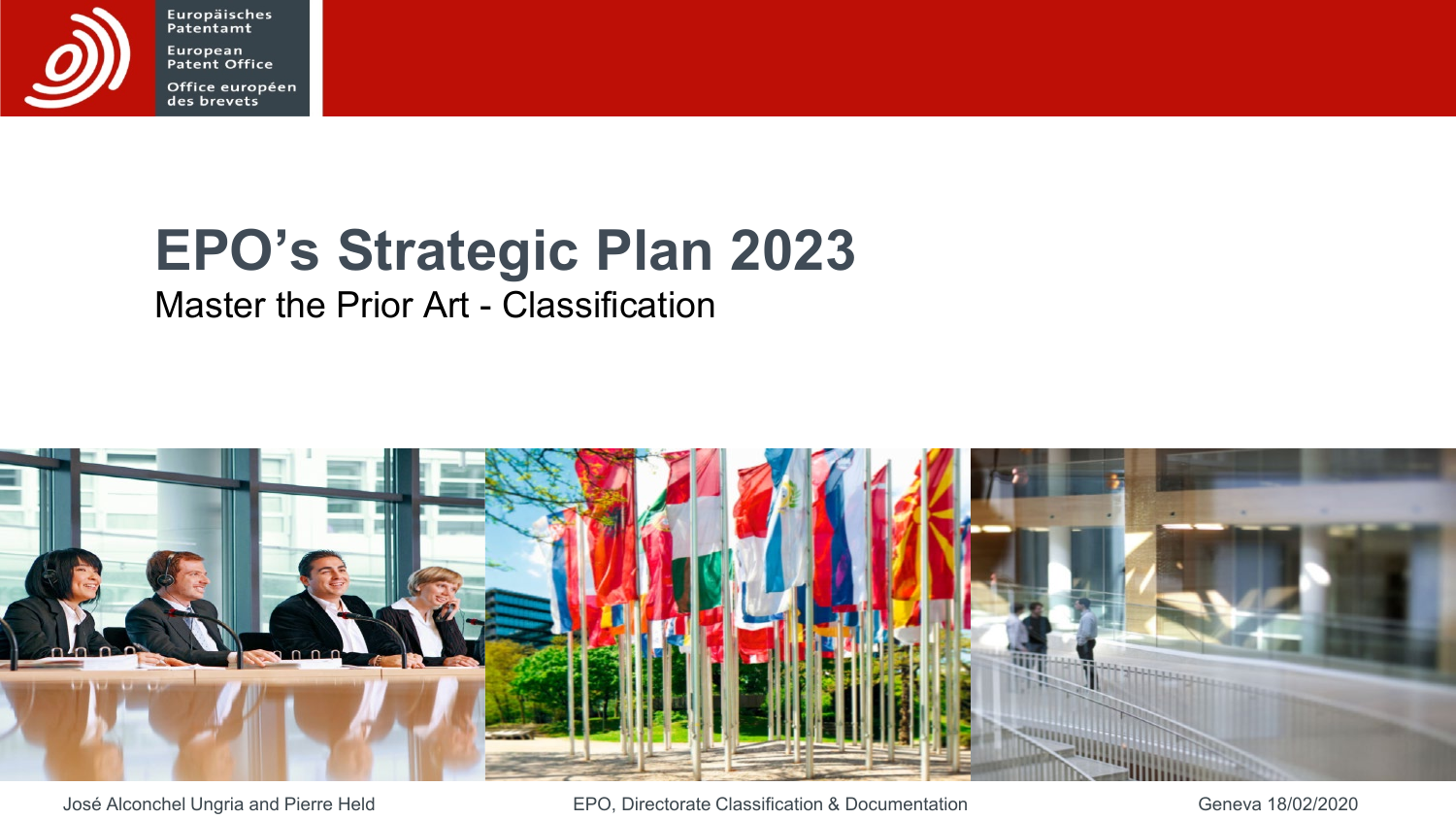

European Patent Office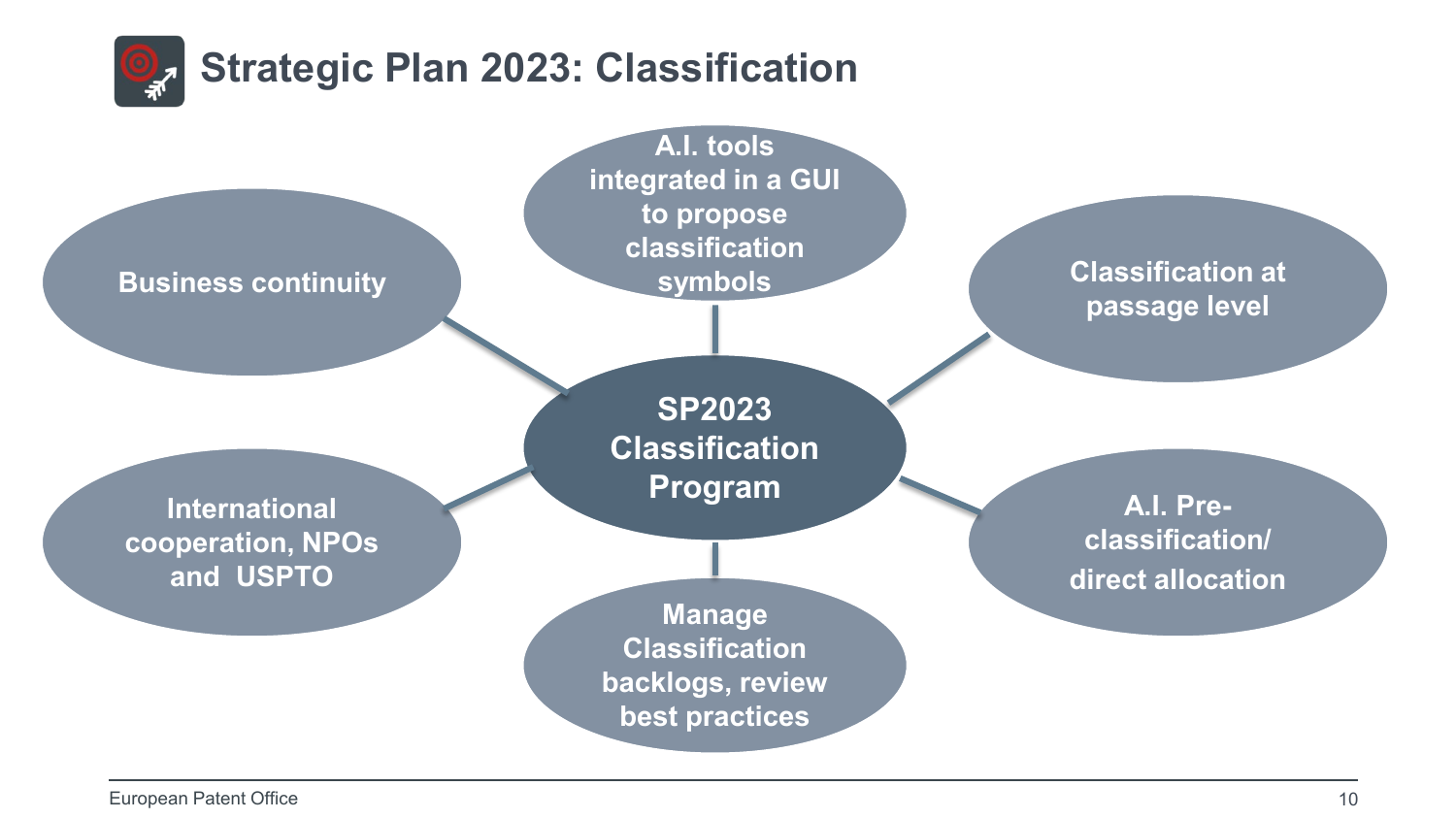

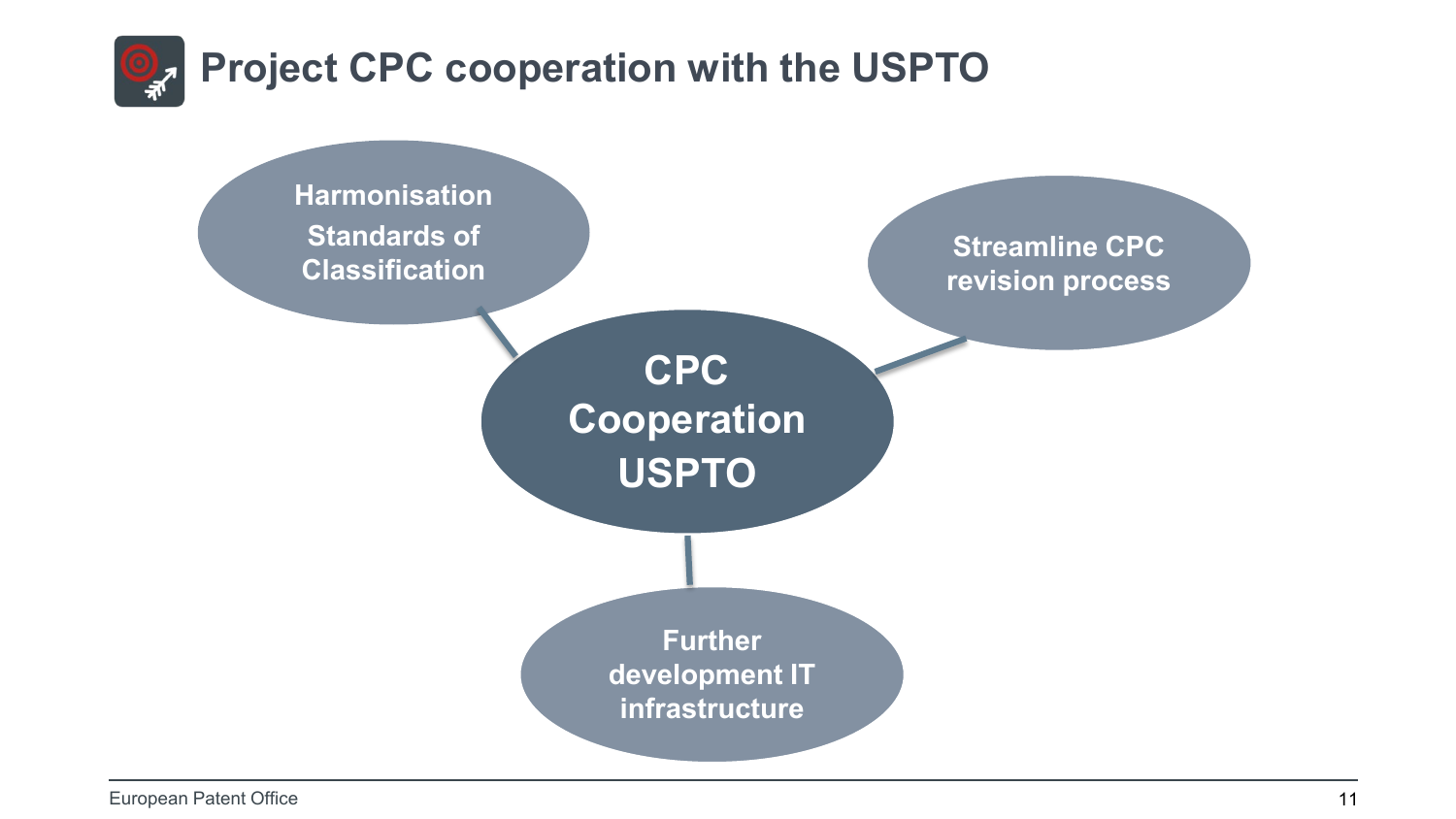

**Project International Cooperation in Classification**

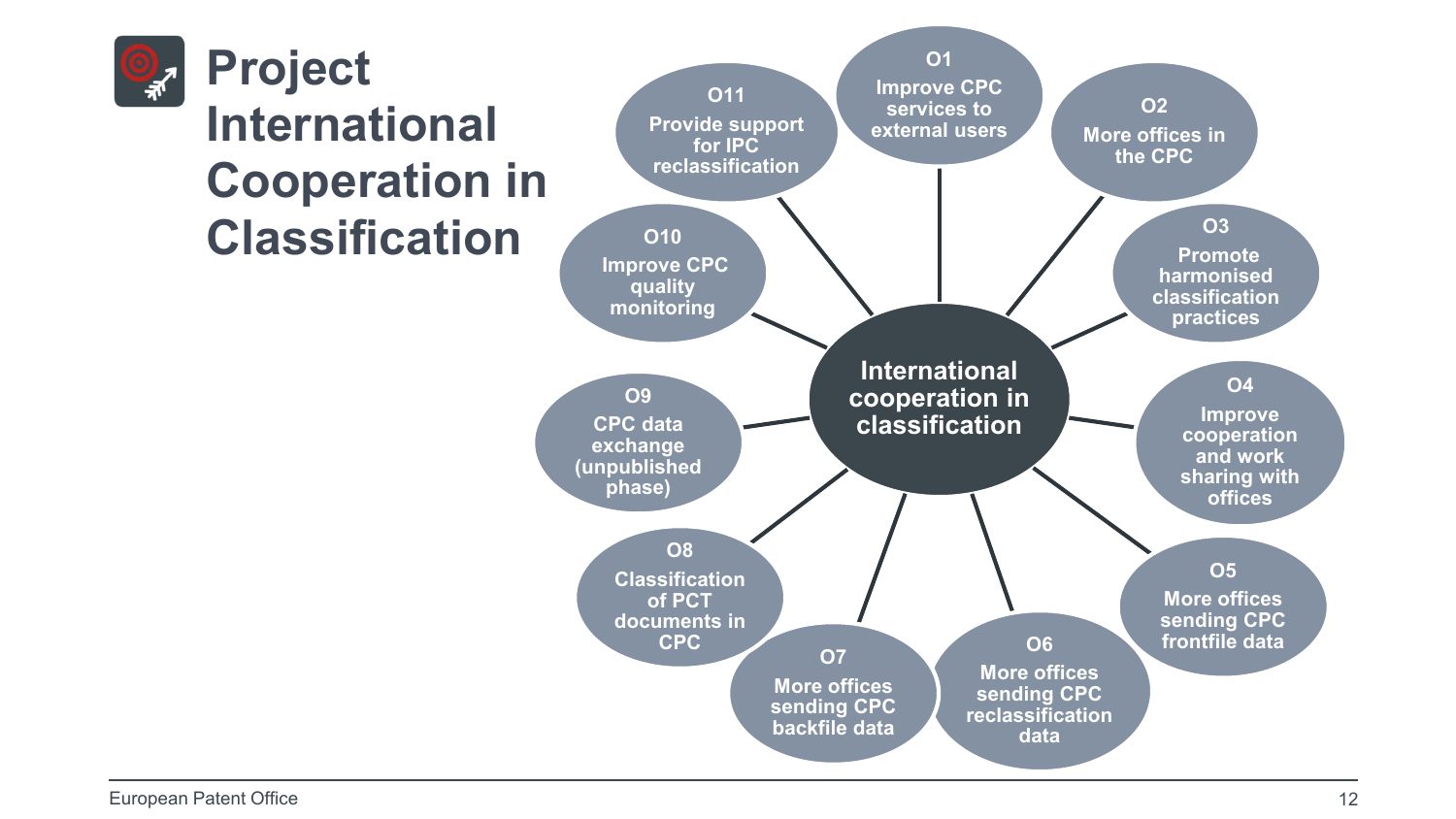#### **Expected deliverables:**

- **Training material**
- **CPC data exchange service**
- **CPC reclassification service**
- **IPC reclassification service**
- **CPC quality monitoring service**

Embedded in a **CPC collaboration platform**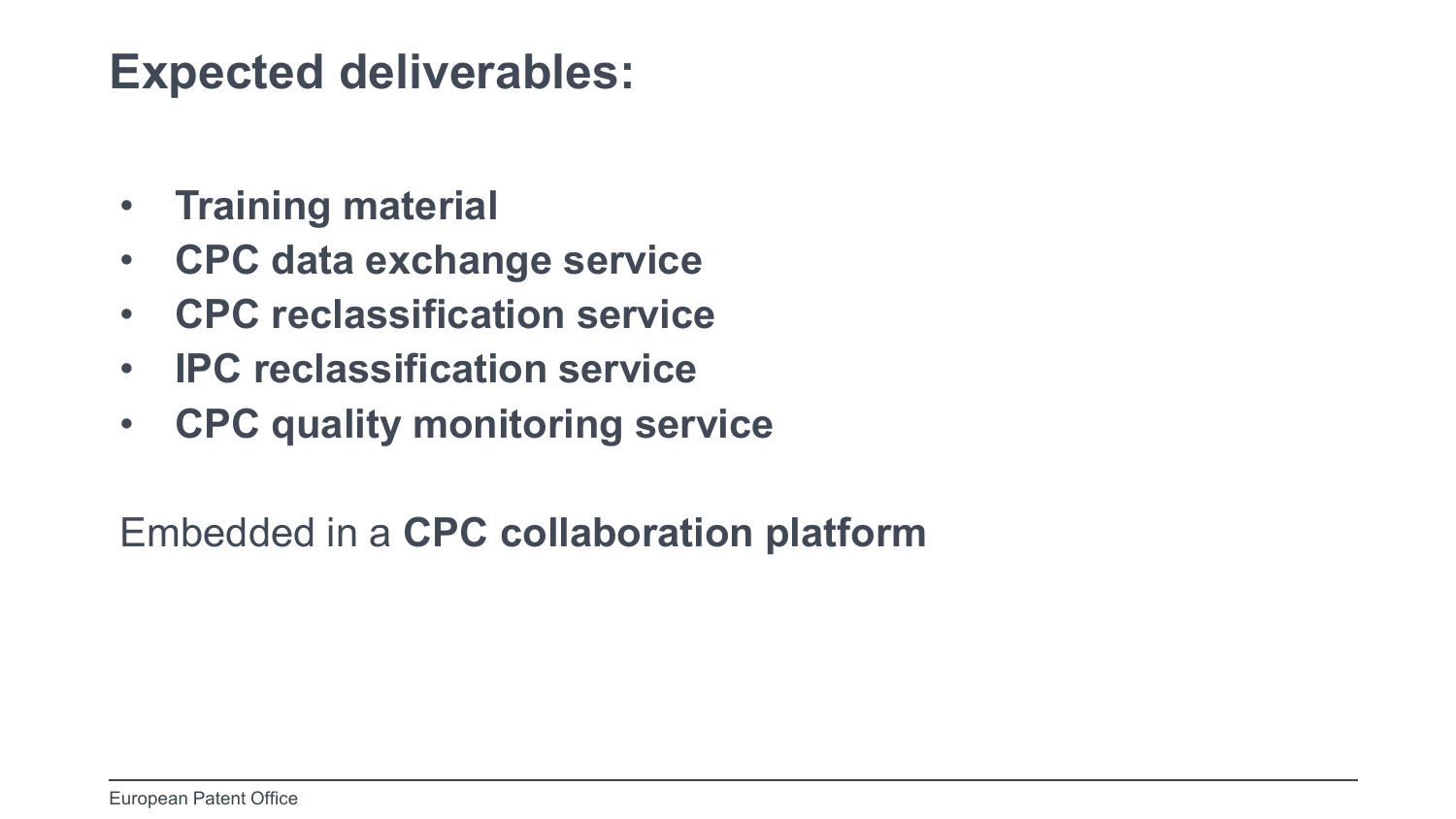

## **Project Cooperative Patent Classification (IT Cooperation): focus on EPO Member States**



## **CPC Working Group,** 4-5 March 2020 EPO The Hague